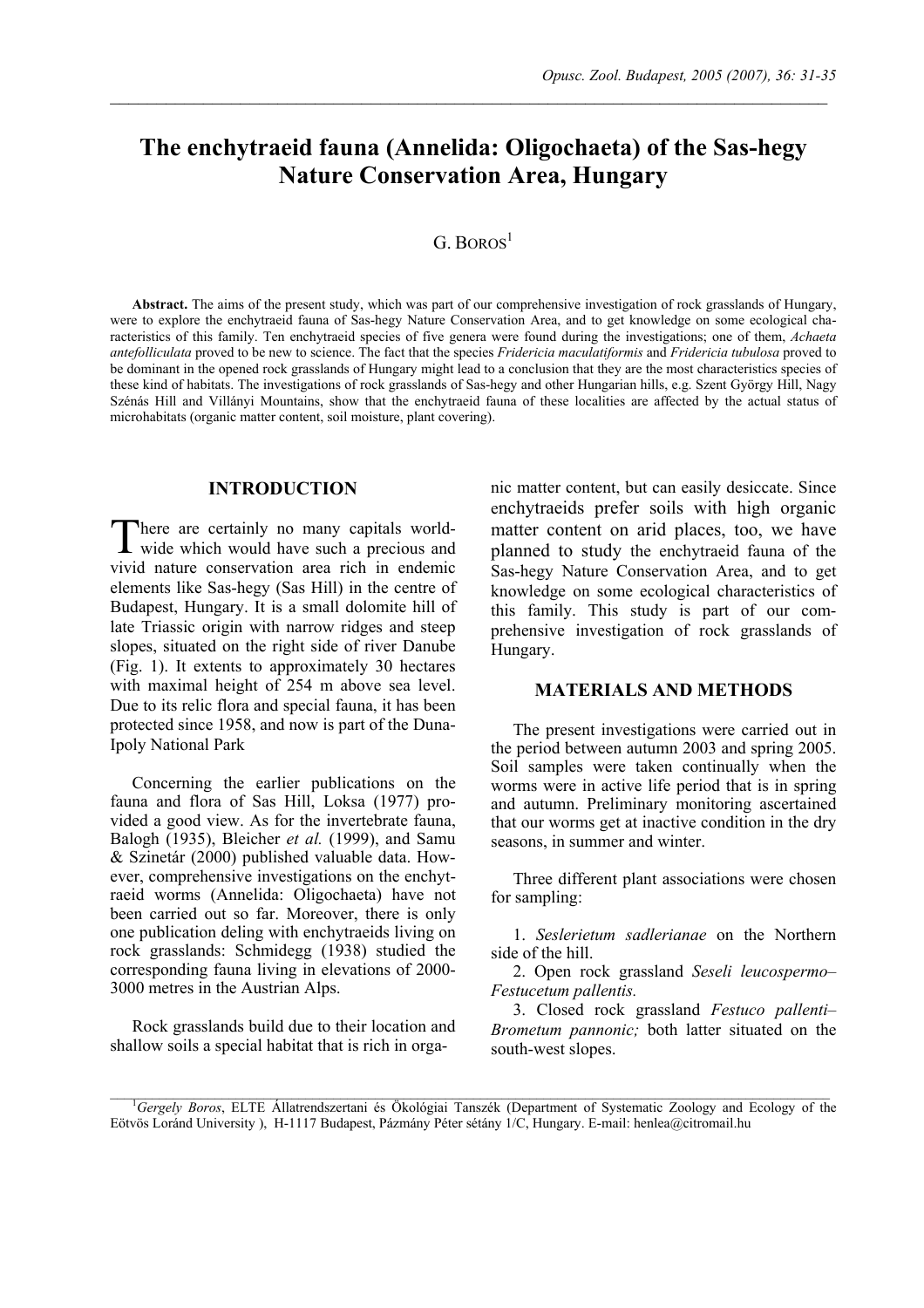

**Figure 1.** Location of the Sas-hegy Nature Conservation Area in District XI, Budapest

Both qualitative and quantitative samples were collected; the latter were taken by using a convertible iron cylinder of 5,05 cm diameter  $(A = 20)$  $\text{cm}^2$ ). The samples were taken from 0 to 8 cm depth, and later divided into an upper (0–3 cm) and a lower (3–8 cm) section. Animals were extracted with the O'Connor wet funnel method (O'Connor, 1962). For microscopic investigations, the living worms were put on glass slides in a few drops of water and covered with cover slips. The pressure of the cover slip is necessary to immobilize the worms and to flatten the body, in order to make the internal organs visible. The large or too agile animals were narcotized with sparkling mineral water.

Drawings and photographs of the most important organs were taken by Zeiss Axioskop 2 microscope, using DIC (Differental Interference Contrast) illumination and an Olympus Colour View digital camera with DP-Soft software. The animals were anaesthetized in 30 % ethanol and preserved in 70 % ethanol containing one percentage of formaldehyde. The specimens of the species *Achaeta antefolliculata* were also anaesthetized in 30 % ethanol, but subsequently they were stained with a mixture of borax-carmine and bromphenol-blue, and mounted in euparal.

Since enchytraeids are terricolous animals, their presence and abundance might not be independent from certain soil parameters. Therefore, pH, organic matter content,  $CaCO<sub>3</sub>$  content were also measured to compare the three associations sampled

#### **RESULTS**

During the investigation the following ten enchytraeid species belonging to five genera were observed:

*Achaeta antefolliculata* Dózsa-Farkas & Boros, 2005 *Achaeta pannonica* Graefe, 1989 *Buccholzia appendiculata* (Buccholz, 1862) *Enchytraeus bulbosus* Nielsen & Christensen, 1963 *Enchytraeus variatus* Bougenec & Gianni, 1987 *Fridericia conculcata* Dózsa-Farkas, 1986 *Fridericia eiseni* Dózsa-Farkas, 2005 *Fridericia maculatiformis* Dózsa-Farkas, 1972 *Fridericia tubulosa* Dózsa-Farkas, 1972 *Henlea ventriculosa* (Udekem, 1854)

One of them, *Achaeta antefolliculata* proved to be new to science (Dózsa-Farkas & Boros, 2005). It is worth to mention that the species *Fridericia maculateformis* and *Fridericia tubulosa* have also been found in other rock grasslands in Hungary, namely in Szent György Hill, Nagy Szénás Hill, Villányi Mountains, etc. (unpublished data). Their dominance suggests that they are the most characteristic species of the open rock grasslands in Hungary (Fig. 2).

The individuals of the species found had eggs at all times, which shows that their reproduction was continuous throughout their active life period. *Buchholzia appendiculata* proved to be the only exception. Sexually mature individuals of this species were not found at all. This fact coincides with the observations of Christensen *et al.* (2002) who found that this enchytraeid propagates either by fragmentation or some individuals of the population become mature but only for a short period of time.

The abundance of the animals though greatly varied, but it was relatively low, apart from the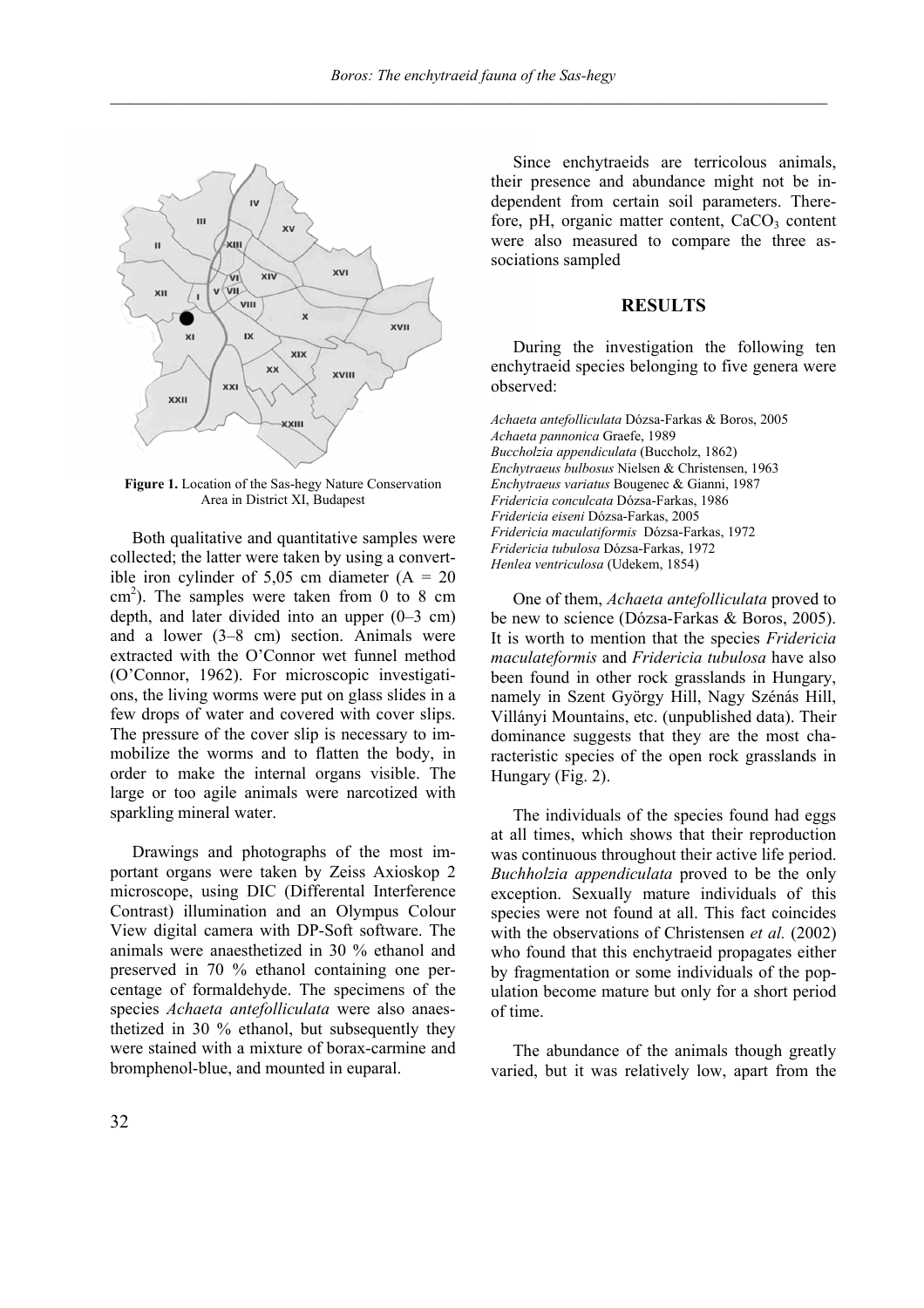

**Figure 2.** Distribution of enchytraeids in the three plant associations.  $1 = S \neq S \neq S$  *allerianae*,  $2 = S \neq S \neq S \neq S \neq S$ *Festucetum pallentis,* open rock grassland, 3 = *Festuco pallent– Brometum pannonici,* close rock grassland



**Figure 3.** Vertical distributions of enchytraeids in the three plant associations.  $1 = S \cdot \text{e}$ *s allerianae*,  $2 = S \cdot \text{e}$ *s leucospermo–Festucetum pallentis,* open rock grassland, 3 = *Festuco pallenti– Brometum pannonici,* close rock grassland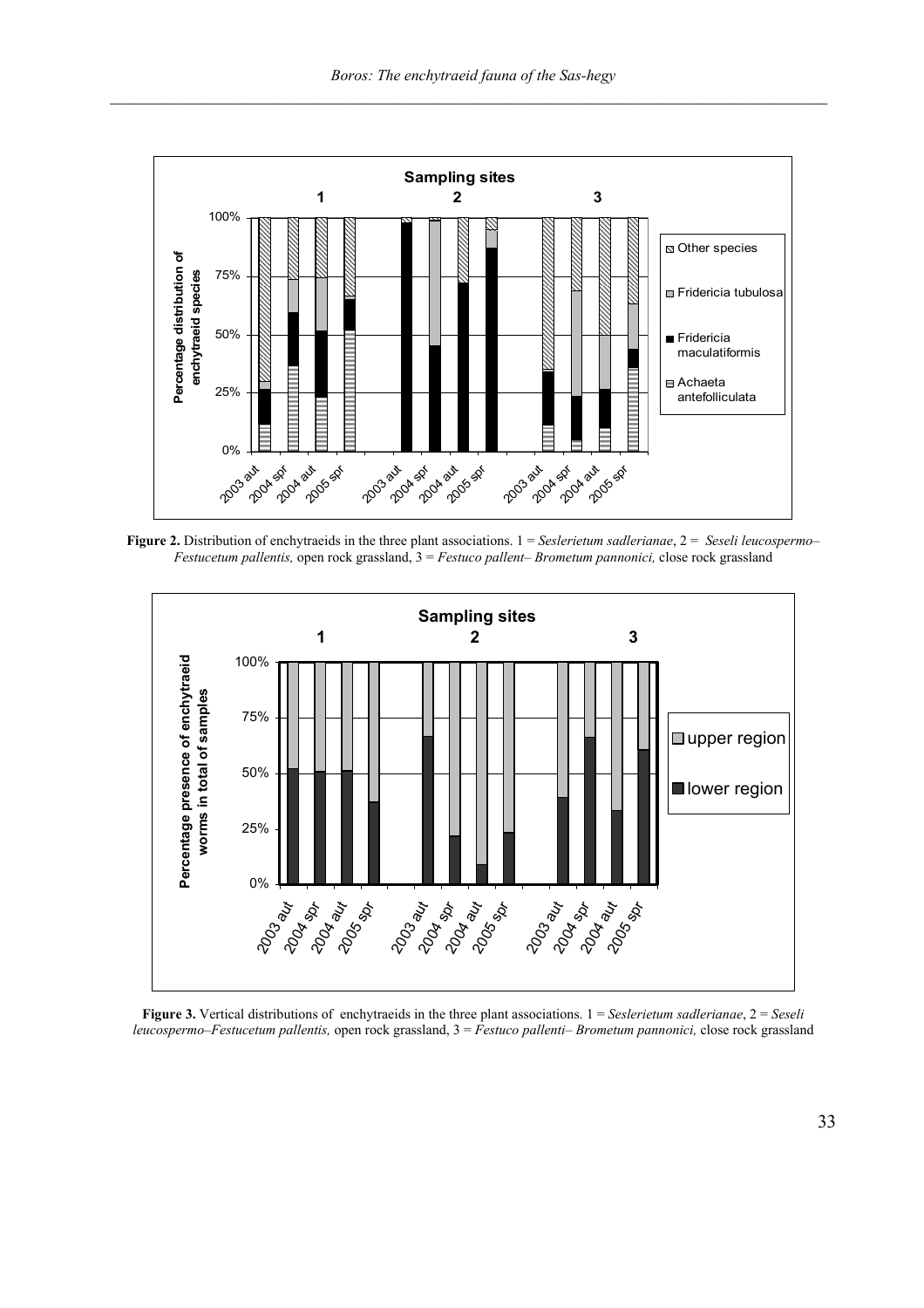closed rock grassland *(Festuco pallenti–Brometum pannonici)* in springs of the two consecutive years (Table 1). On the basis of these two outstanding values we may suppose that the dense plant cover keeps the soil moisture more efficiently and make possible for more enchytraeids to survive dry periods.

**Table1.** Abundance of enchytraeids (individual/ $m<sup>2</sup>$ ) in the three investigated associations. 1 = *Seslerietum sadlerianae*, 2 = *Seseli leucospermo–Festucetum pallentis,* open rock grassland, 3 = *Festuco pallenti–Brometum pannonici,* close rock grassland. Significant values signed with \* (Mann-Whitney,  $p = 0.05$ ).

|              | association | association | association |
|--------------|-------------|-------------|-------------|
| Autumn, 2003 | 4100        | 6450        | 6000        |
| Spring, 2004 | 2950        | 4600        | 22250*      |
| Autumn, 2004 | 2150        | 2250        | 2050        |
| Spring, 2005 | 5800        | 4250        | 12250*      |

As mentioned above, each sample was separated to an upper and a lower section, so that the vertical distribution of the animals could also be estimated. Seasonal period in their activity could be observed only in the closed grassland; most of the animals preferred the upper region in autumn and the lower one in springtime (Fig. 3).

Soil parameters are shown in Table 2. As for pH, there were no differences among the three investigated associations. The pH values varied around 7. However, this divergence is not considerable for enchytraeids and the similar domain is typical of most of their habitats. The organic matter content was high in *Seslerietum sadlerianae* and *Festuco pallenti–Brometum pannonici,* while it was much lower in *Seseli leucospermo– Festucetum pallentis*. In the open rock grassland the close of the vegetation was not complete, so the erosion prevents the humus from accumulating.

Diversity was higher in soil with high organic matter content, and the representatives of the genus *Achaeta* were found only at these places. The data of  $CaCO<sub>3</sub>$  content were not of use. They were extremely high; these values cannot be justified by the dolomite base rock. One might be able to

give hypothetical explanations for this, though the problem can only be answered with the help of geological researches.

**Table 2.** Soil parameters of the three investigated association. 1 = *Seslerietum sadlerianae*, 2 = *Seseli leucospermo–Festucetum pallentis,* open rock grassland, 3 = *Festuco pallenti–Brometum pannonici*, close rock grassland.

|             | pΗ<br>(H <sub>2</sub> O/KCl)     | Organic matter<br>content $(\% )$ | CaCO <sub>3</sub><br>content $(\% )$ |
|-------------|----------------------------------|-----------------------------------|--------------------------------------|
| association | $7.2 \pm 0.1$ /<br>$7.0 \pm 0.1$ | $11.5 \pm 0.4$                    | $41.2 \pm 13.4$                      |
| association | $7.3 \pm 0.1$ /<br>$7.0 \pm 0.2$ | $5.6 \pm 1.3$                     | $67.2 \pm 4.1$                       |
| association | $7.3 \pm 0.2$ /<br>$7.1 \pm 0.1$ | $14.7 \pm 0.8$                    | $39.8 \pm 2.5$                       |

It seems that the investigation of rock grasslands of Sas Hill (and other Hungarian hills and mountains, e.g. Szent György Hill, Nagy Szénás Hill and Villányi Mountains) prove that the enchytraeid fauna of these places are affected by the actual status of microhabitats (organic matter content, soil moisture, plant cover). Schmidegg (1938) came to similar conclusion, the enchytraeid fauna of rock grasslands strongly depends on the plant cover.

**Acknowledgements** – This research was financed partly by the National Scientific Research Foundation (OTKA No. 034864). Some research equipments (microscope and digital camera) were also provided by the OTKA (M 27225 and M 045482). I am grateful to the Management of Duna-Ipoly National Park for their permission to collect samples in Sashegy National Conservation Area. My special thanks are due to Prof. Klára Dózsa-Farkas for her suggestions and careful corrections.

#### **REFERENCES**

- BALOGH, J. (1935): *A Sas-hegy pókfaunája. Faunisztikai, rendszertani és környezettani tanulmány.*  (The spider fauna of the Sas-hegy. A faunistical, taxonomical and ecological study). Sárkány Nyomda Rt. Budapest: 59 pp. (In Hungarian.)
- BLEICHER, K., SAMU, F., SZINETÁR, CS. & RÉDEI, T. (1999): A budai Sas-hegy Természetvédelmi Terület farkaspókjainak (Araneae, Lycosidae) vizsgálata hatvan évvel ezelőtt és napjainkban. *Természetvédelmi Közlemények,* 8: 11-119.